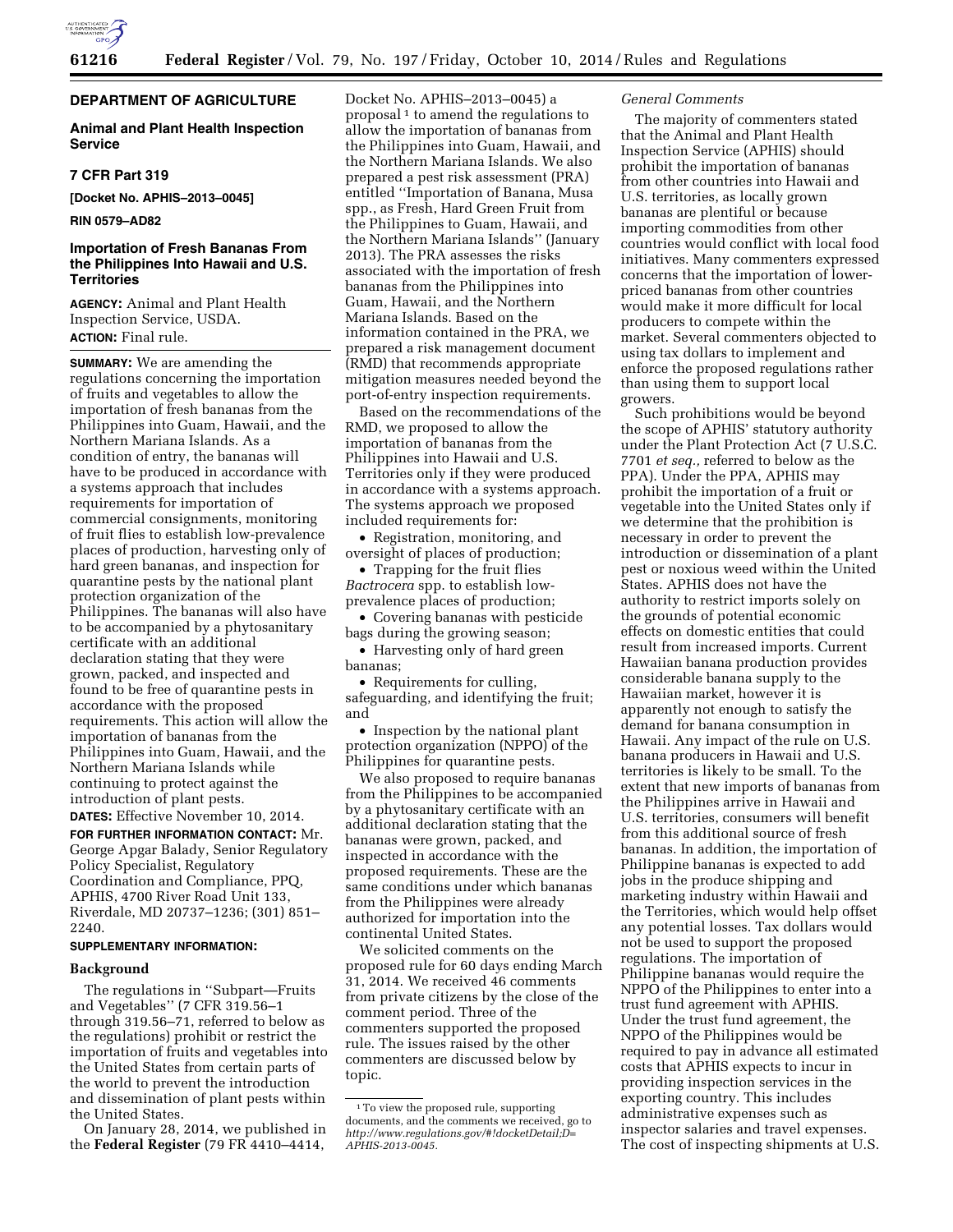ports of entry is recovered through user fees.

Additionally, as a signatory to the World Trade Organization Agreement on Sanitary and Phytosanitary Measures, the United States has agreed that any prohibitions it places on the importation of fruits and vegetables will be based on scientific evidence, and will not be maintained without sufficient scientific evidence. The blanket prohibitions requested by the commenters would not be in keeping with this agreement.

One commenter suggested that we should allow bananas from the Philippines to be imported into Alaska, where there is no local production, rather than importing bananas into Hawaii and the U.S. territories.

Under § 319.56–58, bananas from the Philippines are already allowed into the continental United States, including Alaska.

One commenter expressed frustration that bananas grown in Hawaii could not be exported, while bananas grown in other countries could be imported into Hawaii.

APHIS has an export staff to aid growers in exporting their agricultural commodities to other countries. Contact information for this staff is available on the APHIS Web site at *[http://](http://www.aphis.usda.gov/) [www.aphis.usda.gov/](http://www.aphis.usda.gov/)* under the Plant Health tab.

#### *Monitoring and Oversight*

Under paragraph (b)(3), the NPPO of the Philippines would be required to retain all forms and documents related to export program activities in groves and packinghouses for at least 1 year and, as requested, provide them to APHIS for review. Such forms and documents include, but are not limited to, fruit fly trapping and inspection records. One commenter pointed out that the International Plant Protection Convention (IPPC) requires that records be retained for at least the 2 previous years or as long as necessary to support the export program from areas of low pest prevalence.

Requiring the NPPO of the Philippines to retain records for 1 year is consistent with our recordkeeping requirements for all offshore phytosanitary mitigation programs. From past experience, retaining records for longer than 1 year has provided little value in traceback efforts as any issues that may occur are generally related to the current growing season. While we do not require NPPO's to retain records for longer than 1 year, this does not pertain to APHIS pest interception records. Those records are maintained for the life of the export program.

One commenter stated that certain growers may import bananas from smaller growers to meet consumer demand and suggested that production areas be canvassed and shipments inspected to ensure that bananas not of approved varieties or stage of maturity are prohibited importation.

Just one interception of a target pest would be enough to cause APHIS to suspend a commercial import program until APHIS and the Philippine NPPO agree that the pest eradication measures taken have been effective and that the pest risk has been eliminated. Because bananas from non-registered places of production present a greater pest risk than does fruit grown in registered places of production, we believe that it is unlikely that the growers and packers in a registered place of production would allow their entire export operation to be jeopardized by allowing potentially infested fruit from nonregistered places of production to be commingled with their export-quality fruit. In addition to that purely economic disincentive, APHIS and Philippine NPPO inspectors will also be present in the places of production and packinghouses during the shipping season to ensure that all requirements of the regulations are being observed. That includes ensuring that only green bananas are packed for export. There are no restrictions on the variety of bananas that can be imported from the Philippines under the regulations.

The commenter also suggested that shipments from noncompliant production areas be restricted until the production areas are determined to be in compliance with the regulations per the NPPO and APHIS, and that records be kept regarding banana varieties and stage of maturity.

The NPPO of the Philippines would be responsible for enforcing the requirements in the operational workplan, including maintaining records of growers and packers and periodically conducting inspections or audits to ensure that growers are producing bananas in accordance with the systems approach. If the NPPO of the Philippines finds that a place of production or packinghouse is not complying with the regulations, no fruit from the place of production or packinghouse is eligible for export to the United States until APHIS and the NPPO of the Philippines conduct an investigation and appropriate remedial actions have been implemented.

### *Inspection*

The majority of commenters expressed concern regarding the potential for Philippine bananas to act as a pathway for the introduction of insect pests and diseases into Hawaii and the U.S. territories.

Two commenters expressed concern about the ability to detect diseases in their incubation period and control them following establishment.

APHIS has seldom intercepted pests on commercial bananas when produced under a systems approach including bagging bananas after flower drop with plastic bags impregnated with pesticides and harvest of green bananas. Therefore, based on this track record, we are confident the NPPO of the Philippines can effectively oversee the application of the proposed systems approach to importing Philippine bananas to Guam, Hawaii, and the Northern Mariana Islands. We evaluated the potential for diseases to follow the pathway of bananas from the Philippines into Hawaii and the U.S. territories in our PRA and determined that the only disease of concern that could follow that pathway is *Ralstonia solanacearum.*  However, based on the requirements of the proposed systems approach, such as bagging the inflorescence at the bending stage, which prevents access to the fruit by disease vectors, and standard industry procedures such as disinfecting tools, we determined that bananas from the Philippines are not likely to present a risk of introducing *R. solanacearum* to Hawaii and the U.S. territories. In addition, APHIS has no record of any interceptions of *R. solanacearum* on banana imports from any country. Therefore, because diseases are not likely to follow the pathway of bananas, the potential latency of disease symptoms is not an issue.

Several commenters expressed concern that Hawaii and the U.S. territories do not have the resources necessary to implement and enforce the proposed regulations, which would increase the risk of accidental or incidental introduction of quarantine pests and diseases.

As stated previously, any required oversight by APHIS in the Philippines will be paid for using monetary support from the industry through establishment of a trust fund. Inspection at the port of arrival will be conducted by APHIS employees in conjunction with Customs and Border Protection, and will be funded by user fees. Hawaii and the U.S. territories will not have any implementation or enforcement responsibilities for the proposed regulations.

Several commenters called for increased inspections of bananas from the Philippines to mitigate pest risk. One commenter stated that, because the PRA identified five times the number of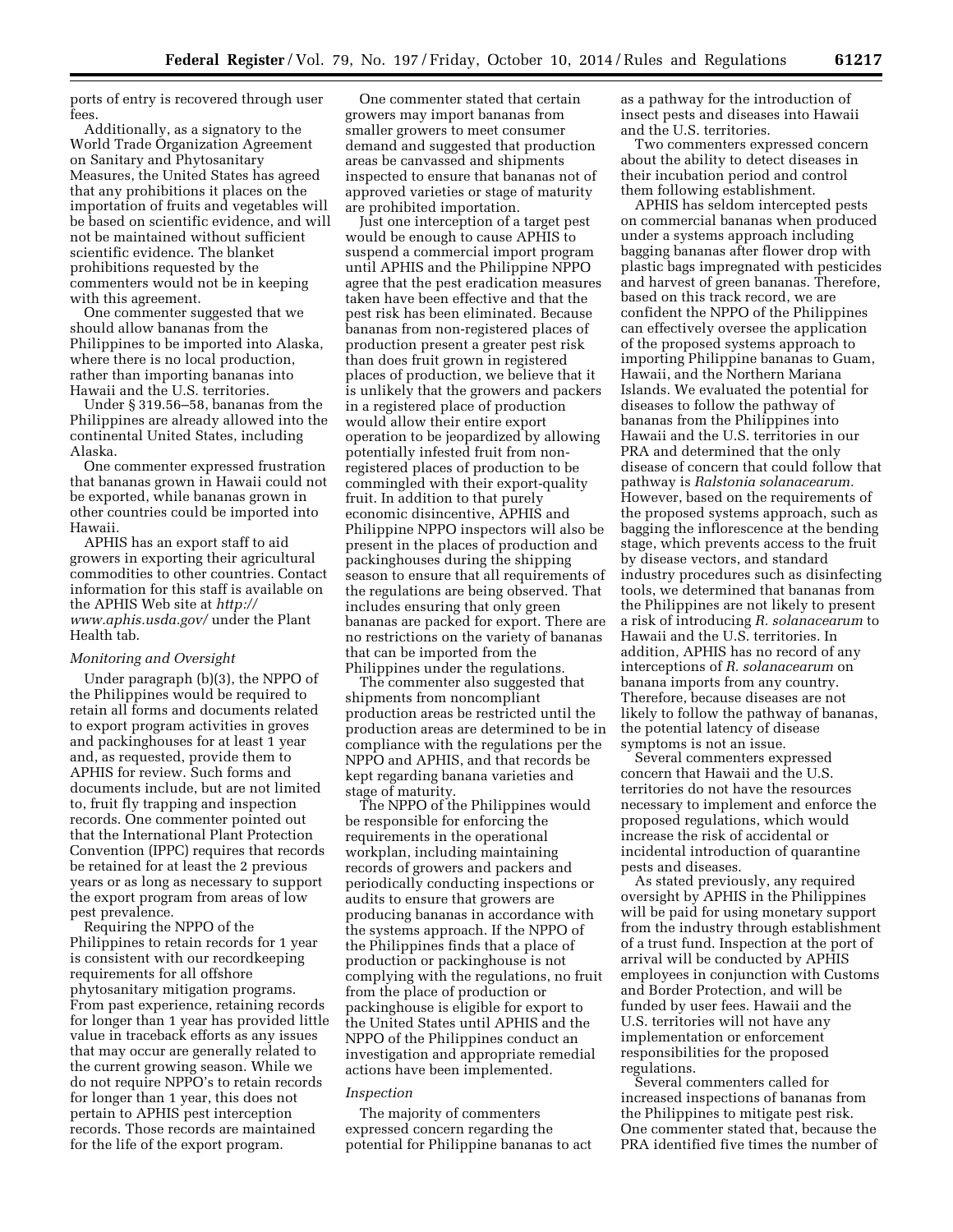significant quarantine pests for Guam, Hawaii, and the Northern Mariana Islands than were identified in the PRA prepared for the mainland United States, the proposed systems approach should require a stricter inspection process. However, the commenter did not elaborate on what aspect of the inspection process could be improved. One commenter stated that large inspection fees should be charged for imports, including banana imports, in order to prevent the importation of pests and diseases.

As stated previously, APHIS seldom intercepts pests on commercially produced bananas produced under the proposed systems approach. Therefore, APHIS considers the multiple layers of safeguards sufficient to mitigate the risk posed by the quarantine pests listed in the PRA. These mitigations are based on those currently used in Central and South America for export of bananas to the United States. User fees are charged commensurate with the cost of inspecting imports. We are unable to charge more for inspecting specific goods from certain countries.

One commenter asked why we do not have a set sampling rate established in § 319.56–58(h)(2). The commenter expressed concern that, in the absence of a current sampling rate, monitoring of the procedures required of the Philippine NPPO by APHIS will be insufficient.

Rather than establishing a sampling rate within the regulations, APHIS has determined that setting a sampling rate within the operational workplan provides greater flexibility in the event that the sampling rate must be changed in the future. For most imported fruit, our sampling regime is designed to detect pest infestations if the pest is present in more than 1 or 2 percent of sampled fruit. This corresponds to sampling 150 to 300 fruit.

# *PRA and RMD*

One commenter expressed concern that varieties of banana from the Philippines would be imported for which no risk analysis has been conducted or risk mitigations determined due to lack of published data.

The PRA considered the risks associated with the importation of all banana varieties.

Several commenters noted that the PRA does not assess the risk that quarantine pests may pose to endangered banana or other species found within Hawaii.

The PRA found that no pests were likely to follow the pathway of mature green bananas because the stage of

maturity at harvest and several other standard production and post-harvest practices, as detailed in the PRA, were determined to be adequate mitigations. Because no pests were likely to follow the pathway, no further analysis was conducted.

Several commenters referenced pests that have become established in Hawaii or the U.S. territories as a result of the importation of commodities. In the RMD, we stated that between 3.8 and 4 million metric tons of bananas were imported into the United States from Central and South America each year between 2003 and 2007, however, only 1,400 actionable quarantine pests were intercepted on imported bananas in that time period. One commenter stated that citing the small number of pest interceptions on bananas from Central and South America versus the volume of shipments is misleading given that the number of pests that remained undetected would be correspondingly larger for larger shipments.

Most pest interceptions, specifically fruit fly, occur in fruit seized in passenger baggage rather than in commercial imports. Fruit in passenger baggage will continue to be prohibited under this rule. While the commenter may be correct that larger shipments could potentially contain larger numbers of undetected quarantine pests, just one interception of a target pest in a commercial shipment would be enough to cause APHIS to suspend a commercial import program. This was the case for the suspension of the Spanish clementine import program when a very small number of live Mediterranean fruit fly (*Ceratitis capitata*) larvae were discovered in a shipment. Importations of clementine from Spain did not resume until a review was conducted and pest mitigations strengthened. Therefore, we consider the multiple layers of safeguards in the proposed rule sufficient to mitigate the risk posed by the quarantine pests listed in the PRA.

One commenter stated that all bananas grown in production areas should be produced from tissue culture in order to deter disease and asked whether this is currently the case in the Philippines. The commenter further stated that, since tissue culture for specialty bananas may not be available, those banana varieties may need to be restricted from importation until tissue culture is viable.

The Philippines has indicated that producing bananas using tissue culture is part of their standard industry practices.

The PRA lists *Imperata cylindrica* L. as a Federal noxious weed present in

the Philippines, but that is not likely to follow the pathway of Philippine bananas due to production procedures and post-harvest processing requirements, such as bagging of bananas during the growing season and the use of high-pressure water sprays. One commenter stated that these measures are insufficient to prevent introduction of the weed to Hawaii and suggested that bananas grown in fields near *I. cylindrica* L. be inspected and safeguarded from contamination with *I. cylindrica* L. seeds.

Paragraph (b)(1) requires that the Philippine NPPO conduct inspections of places of production beginning 3 months before harvest and throughout the shipping season to ensure compliance with the regulations. In addition, APHIS may also conduct inspections of production areas as necessary to ensure compliance. This inspection regimen coupled with the use of bagging and high-pressure water sprays makes it highly unlikely that seeds of *I. cylindrical* L. could contaminate shipments of Philippine bananas. Therefore, the PRA concluded the weed was highly unlikely to follow the pathway.

One commenter raised concerns about the chemicals used in the Philippines to treat bananas in the field. The commenter stated that these chemicals are illegal in the United States and questioned whether the field inspectors in the Philippines would actually test the bananas for disease and pesticide residues prior to exportation. A second commenter raised concerns about the quality of life of Filipino field workers and suggested revisions to the proposed systems approach to ensure their safety and wellbeing, particularly when handling harmful pesticides.

While the United States does not have direct control over pesticides that are used on food commodities such as bananas in other countries, there are regulations in the United States concerning the importation of food to ensure that commodities do not enter the United States containing illegal pesticide residues. Through section 408 of the Federal Food, Drug, and Cosmetic Act, the Environmental Protection Agency (EPA) has the authority to establish, change, or cancel tolerances for food commodities. These EPA-set tolerances are the maximum levels of pesticide residues that have been determined, through comprehensive safety evaluations, to be safe for human consumption. Tolerances apply to both food commodities that are grown in the United States and food commodities that are grown in other countries and imported into the United States. The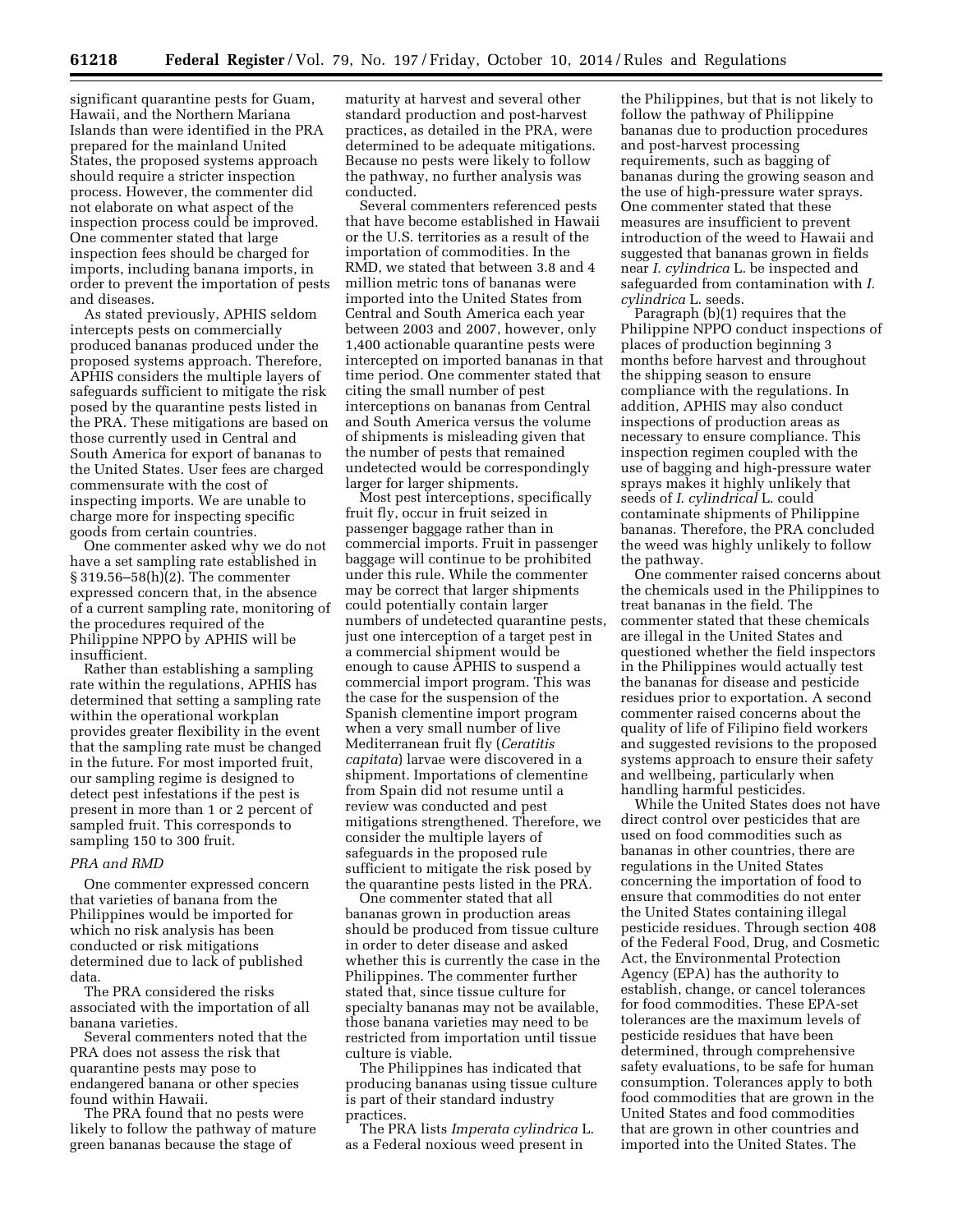EPA tolerance levels are enforced once the commodity enters the United States. Chemicals such as DDT that are banned in the United States do not have tolerances on food commodities. Federal Government food inspectors are responsible for monitoring food commodities that enter the United States to confirm that tolerance levels are not exceeded and that residues of pesticide chemicals that are banned in the United States are not present on the commodities. Tolerance levels for all chemicals that are acceptable for use on bananas may be found in EPA's regulations in 40 CFR 180.101 through 180.2020. Tolerance information can also be obtained at *[http://www.epa.gov/](http://www.epa.gov/pesticides/food/viewtols.htm) [pesticides/food/viewtols.htm.](http://www.epa.gov/pesticides/food/viewtols.htm)* Pesticide use in the Philippines is regulated through the Fertilizer and Pesticide Authority (FPA). Under this authority, all pesticides are required to be registered and all pesticide handlers must be licensed. In addition, the FPA restricts or bans the use of any pesticide when evidence shows that the pesticide is an imminent hazard to crops, fish, livestock, the environment, or public health.

One commenter stated that repeated use of pesticides and bait sprays may increase pest resistance and that the operational workplan must include a requirement to review the long-term efficacy of pesticides.

APHIS uses information based on studies conducted by the EPA to determine the appropriate chemical and dosage requirements for use against quarantine pests. It is outside the scope of APHIS' mission to review pesticide resistance.

One commenter pointed out inconsistencies between the PRA and RMD and expressed concern regarding the omission of certain standard industry practices from the requirements in the RMD. The commenter stated that removing standard industry practices effectively dismantles the systems approach, making the following steps in the systems approach less effective. To address this concern, the commenter suggested we explain that the standard industry practices outlined in the PRA remain in place for bananas from the Philippines and that we edit the RMD to reflect this clarification.

APHIS does not require industry standard practices that are not technically and scientifically justified as a way to prevent or remove pests. APHIS omitted certain standard industry practices from the requirements in the RMD because those practices are designed to produce marketable fruit rather than to remove

plant pests. Although we are not requiring those practices, they are routinely conducted in the Philippines.

One commenter pointed out that the references used for the PRA did not include more recent publications important for analyzing the potential for establishment of *Bactrocera musae*  (banana fruit fly) in Hawaii. The commenter cited one publication in particular which indicated that banana fruit fly may oviposit in bananas earlier than the mature green stage, necessitating mitigations earlier than is common practice, and that they may demonstrate varietal host preferences.

Although we recognize the commenter's concern, our pest interception data does not indicate a higher risk of *Bactrocera* spp. fruit fly infestations in bananas than *Anastrepha*  spp. fruit fly infestations. In addition, according to highly regarded scientific sources referenced in the PRA, the banana fruit fly is not present in the Philippines. However, as an additional precaution, the fruit is required to be bagged as soon as the blossom falls, while the fruit is still very small. The banana will remain in the pesticideimpregnated bag for months until harvest. Therefore, it is very unlikely that the banana will be subject to fruit fly infestation during the growing season. APHIS will also require sampling and fruit cutting to ensure the efficacy of the systems approach.

One commenter referred to table 6 in the PRA and asked whether the column header ''Quarantine pest'' refers to whether or not Hawaii and the U.S. territories consider the listed pest a State quarantine pest. If so, the commenter stated that APHIS should check the responses with respect to Hawaii to ensure accuracy.

The PRA was drafted with respect to pest status in Hawaii and the U.S. territories. Therefore, the quarantine pests referred to are those that are considered quarantine pests with respect to those States.

#### *Fruit Fly Mitigations*

One commenter opposed the importation of hard green bananas from the Philippines, testifying to the occurrence of fruit fly attacks on hard green bananas in the aftermath of a typhoon. Due to the frequency of typhoon activity in the Philippines, the commenter expressed concern that the risk of introducing fruit flies into Hawaii and the U.S. territories increases with the importation of bananas from the Philippines even when the bananas have been harvested at the hard green stage.

Under paragraph (b) of § 319.56–3, all consignments of fruits and vegetables are subject to inspection at the port of entry. Inspectors will monitor for all pests listed in the PRA. Harvesting bananas at a hard green stage (i.e., bananas with no yellow or green color break) is a standard industry practice for banana production in Central and South America, the Philippines, Hawaii, and most of the world because ripe bananas are more likely to be infested by fruit flies. Bananas will be inspected at the port of entry to verify that they are at the proper stage of ripeness. APHIS interception records going back to 1983 indicate that there have been no interceptions of fruit flies in commercially produced bananas from Central and South America. However, two additional mitigations (fruit fly trapping and population control) were added specifically for the Philippine bananas program to address fruit fly risk. If a typhoon were to occur during the growing season, the likelihood is that the bags required to be placed over the fruit would not stay in place. This would disqualify such fruit from importation into the United States as it would no longer have been produced in accordance with the systems approach. In addition, even if fruit flies were to infest the fruit and the fruit were not immediately culled, the NPPO would cull such fruit during inspection due to the visible damage done by fruit fly feeding. Finally, as mentioned previously, APHIS requires sampling and cutting of fruit to detect pests in shipments. These measures provide an added measure of protection against the introduction and establishment of fruit flies.

Two commenters expressed concern that APHIS would stop requiring fruit fly trapping after 2 years of inspections with no interception of fruit fly larvae. One commenter asked how APHIS would monitor changes in the fruit fly population in the Philippines if we no longer required trapping. The second commenter stated that 2 years of trapping data are not representative of future fruit fly populations when pesticide applications are not standardized between production areas and when production areas and the varieties of bananas they grow may change as well. The commenter further suggested using the bait sprays as a way for areas that do not have low prevalence for fruit flies to attain low prevalence or requiring importation only from pest free areas.

As stated in the proposed rule, we do not want to impose trapping requirements if they are not justified by the presence of fruit fly larvae in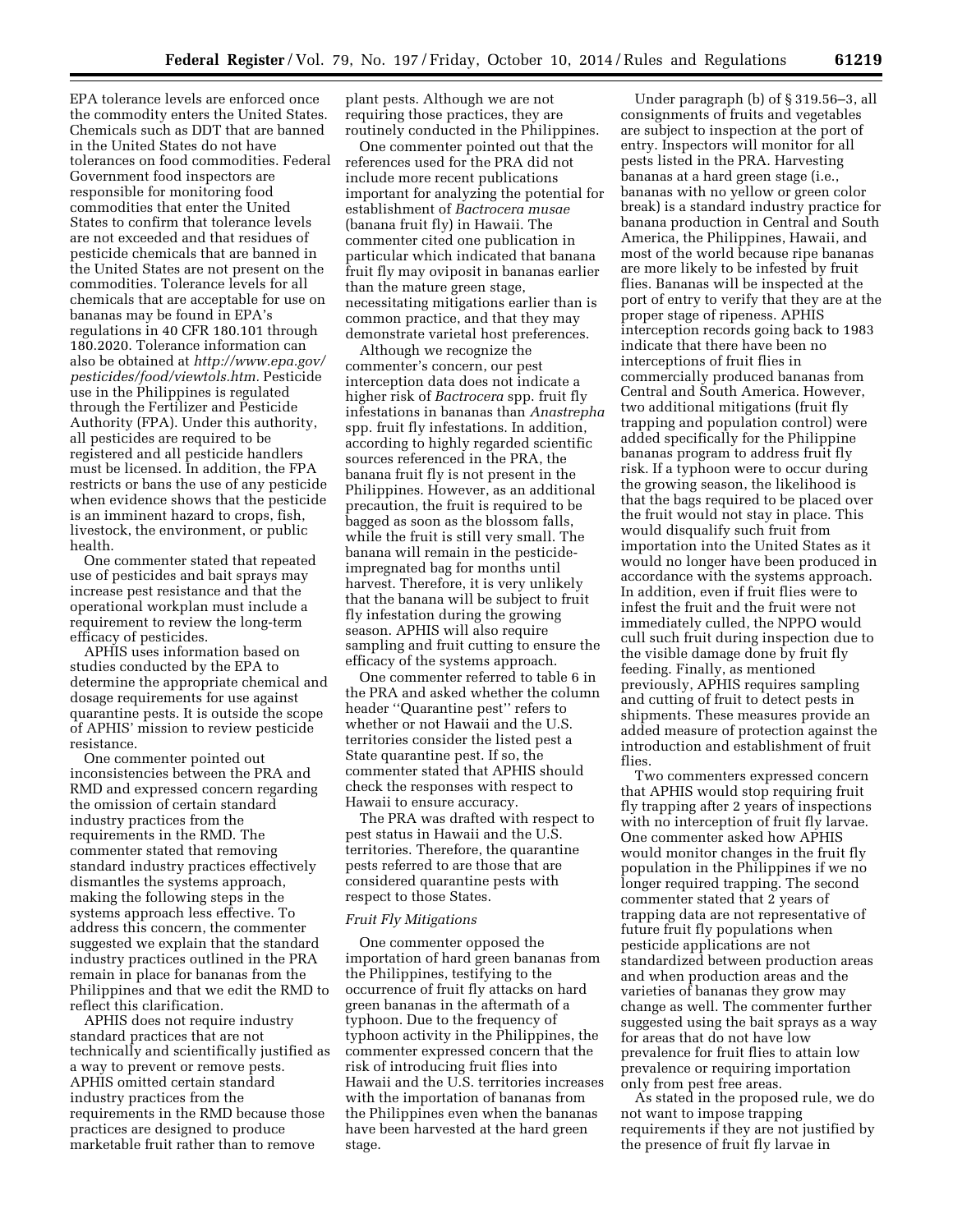Philippine bananas. This is in accordance with IPPC standards, which require that phytosanitary measures represent the least restrictive measures available and result in the minimum impediment to the international movement of people, commodities, and conveyances. Bananas are poor hosts of fruit flies, especially when harvested green. In addition, we have never intercepted fruit flies in shipments of commercial bananas from Central or South America where the same systems approach is in place. Although *Bactrocera* spp. fruit flies have been intercepted in bananas found in passenger baggage, these interceptions were very rare and they did not originate from the Philippines. The only fruit fly known to infest green bananas is the banana fruit fly, which as stated previously, is not present in the Philippines. APHIS does not require fruit fly trapping for bananas from Central or South America and we are requiring trapping for 2 years within the Philippines only as an abundance of caution. The primary mitigation methods are the poor host status of green bananas and the pesticideimpregnated bagging. Therefore, we do not believe it is necessary to continue to require fruit fly trapping in the absence of fruit fly larvae after 2 years. If fruit flies are discovered during sampling of commercial fruit, the export program will be suspended and trapping or other, equivalent measures, may be reinstated.

One commenter stated that, because of the prevalence of fruit fly species in Hawaii, the banana fruit fly could remain undetected there when it would likely be easily detected and eradicated in the continental United States.

While it is the case that a number of fruit fly species are present in Hawaii, this is not a sound scientific and technical justification for requiring permanent fruit fly trapping in the Philippines. In the proposed rule, we proposed to require the NPPO of the Philippines to monitor the bananas for pests, and if we have any problems in the first 2 years of the program, we may consider extending the trapping requirement.

### *Bagging Requirements*

In the proposed rule, we proposed that each place of production would have to follow a pest management program specified by the NPPO of the Philippines to reduce populations of quarantine pests. This management program would include applying pesticides to reduce pest populations and bagging bananas after flower drop with plastic bags impregnated with

pesticides. One commenter stated that the time between flower removal and bagging may vary with different banana varieties, which may allow for longer exposure times to the banana fruit fly for varieties that may be preferred hosts of the banana fruit fly. The commenter also asked whether bagging is done for all banana varieties when the inflorescence is at the bending stage, which is included in the planned mitigations for Bugtok and Moko banana varieties per the PRA.

Because the growing period of commercial bananas is longer than the life cycle of fruit flies within the Philippines, in the unlikely event that fruit are bagged after fruit fly infestation, larvae would have emerged prior to harvest. The presence of fruit flies in the bags along with larval emergence holes would disqualify such bananas from importation.

## *Post-harvest Processing*

Citing pest interception data, one commenter stated that the cleaning process to remove surface pests has not been effective in bananas from Central and South America. The commenter indicated that this may be a particular problem with pests that are known disease vectors. The commenter suggested that utilizing standard industry practices within the Philippines, such as using aluminum sulfate, may be more effective as a mitigation.

We disagree with the commenter that the cleaning process to prevent surface pests has been ineffective. The number of pests intercepted in shipments of bananas from Central and South America has been very low given the volume of imported bananas from those areas. If, however, we find that a significant number of surface pests are arriving on bananas from the Philippines, we will either suspend the import program or amend the required mitigation measures to address the issue.

### *Phytosanitary Certificate*

One commenter stated that phytosanitary certificates from the Philippines are not effective in preventing the introduction of foreign pests and diseases because fake phytosanitary certificates can be easily purchased in Manila.

The Philippines is a signatory to the IPPC, like the United States. As a signatory to the IPPC, one of the Philippines' responsibilities is to issue phytosanitary certificates with accurate and complete information. We have no reason to doubt that the Philippines will do this.

## *Economic Analysis*

Two commenters objected to the number of unknowns in the economic analysis of the proposed rule, including the volume of bananas to be imported. The commenters stated that, unlike the continental United States, Hawaii in particular is a large producer of bananas. Therefore, the proposed rule could have unforeseen economic impacts on Hawaiian growers.

The information contained in the economic analysis was based on the best information available. As stated previously, APHIS does not have the authority to restrict imports solely on the grounds of potential economic effects on domestic entities that could result from increased imports. Current Hawaiian banana production provides considerable banana supply to the Hawaiian market, however it is apparently not enough to satisfy the demand for banana consumption in Hawaii. Any impact of the rule on U.S. banana producers in Hawaii and U.S. territories is likely to be small. To the extent that new imports of bananas from the Philippines arrive in Hawaii and U.S. territories, consumers will benefit from this additional source of fresh bananas. In addition, part of APHIS' examination of the economic impact of a regulation is to determine the regulation's net benefits and costs to U.S. consumers as well as U.S. producers.

Therefore, for the reasons given in the proposed rule and in this document, we are adopting the proposed rule as a final rule, without change.

## **Executive Order 12866 and Regulatory Flexibility Act**

This final rule has been determined to be not significant for the purposes of Executive Order 12866 and, therefore, has not been reviewed by the Office of Management and Budget.

In accordance with 5 U.S.C. 604, we have performed a final regulatory flexibility analysis, which is summarized below, regarding the economic effects of this rule on small entities. Copies of the full analysis are available on the Regulations.gov Web site (see footnote 1 in this document for a link to Regulations.gov) or by contacting the person listed under **FOR FURTHER INFORMATION CONTACT**.

Commercial production of bananas in the United States takes place in Hawaii, where most if not all of the banana farms are small entities. Currently, about 4.1 million metric tons (MT) of bananas are imported into the United States (including the State of Hawaii) every year. In 2011, Hawaii's banana harvest totaled about 7,900 MT.